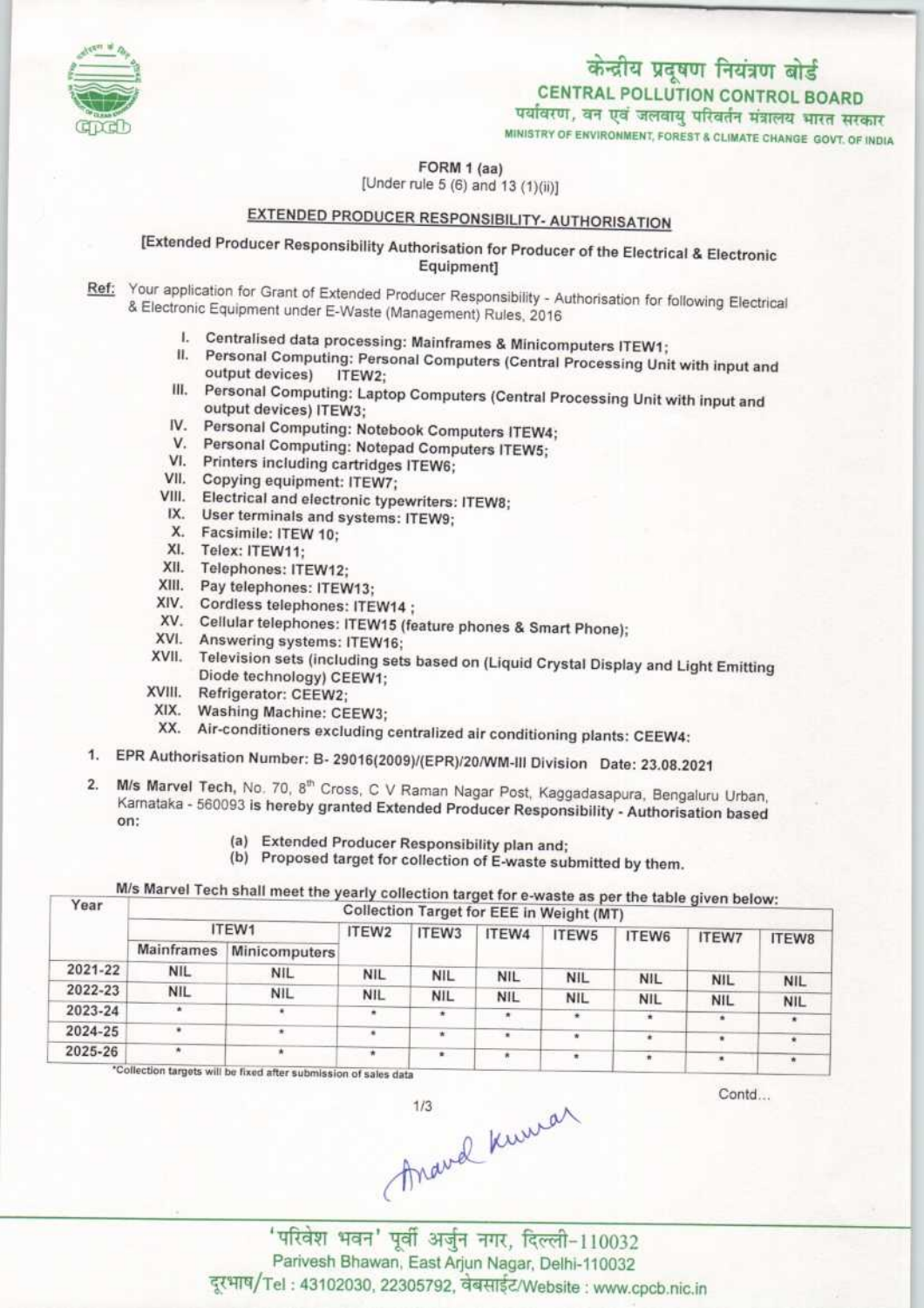

| <b>GLEAN CT</b><br>From pre page |                                          |            |            |            |            |            |                       |                     |  |  |
|----------------------------------|------------------------------------------|------------|------------|------------|------------|------------|-----------------------|---------------------|--|--|
| Year                             | Collection Target for EEE in Weight (MT) |            |            |            |            |            |                       |                     |  |  |
|                                  | ITEW9                                    | ITEW10     | ITEW11     | ITEW12     | ITEW13     | ITEW14     | ITEW15                |                     |  |  |
| 2021-22                          |                                          |            |            |            |            |            | <b>Feature Phones</b> | <b>Smart Phones</b> |  |  |
|                                  | <b>NIL</b>                               | <b>NIL</b> | <b>NIL</b> | <b>NIL</b> | <b>NIL</b> | <b>NIL</b> | <b>NIL</b>            | 0.5673              |  |  |
| 2022-23                          | <b>NIL</b>                               | <b>NIL</b> | <b>NIL</b> | <b>NIL</b> | <b>NIL</b> | <b>NIL</b> |                       |                     |  |  |
| 2023-24                          | ٠                                        | ۸          | $\star$    | ٠          | ٠          |            | <b>NIL</b>            | <b>NIL</b>          |  |  |
| 2024-25                          | $\cdot$                                  | ٠          | ٠          |            |            |            | $\star$               | ٠                   |  |  |
|                                  |                                          |            |            | $\star$    | ٠          | $\bullet$  | $\alpha$              | ٠                   |  |  |
| 2025-26                          | ŵ.                                       | $\cdot$    |            | $\pm$      | w.         | ٠          |                       | ٠                   |  |  |

| Year    | <b>Collection Target for EEE in Weight (MT)</b> |                   |            |            |                 |  |  |  |
|---------|-------------------------------------------------|-------------------|------------|------------|-----------------|--|--|--|
|         | ITEW16                                          | CEEW <sub>1</sub> | CEEW2      | CEEW3      | CEEW4           |  |  |  |
| 2021-22 | <b>NIL</b>                                      | <b>NIL</b>        | <b>NIL</b> | <b>NIL</b> | <b>NIL</b>      |  |  |  |
| 2022-23 | <b>NIL</b>                                      | NIL.              | <b>NIL</b> | <b>NIL</b> |                 |  |  |  |
| 2023-24 |                                                 |                   |            |            | <b>NIL</b><br>٠ |  |  |  |
| 2024-25 |                                                 |                   |            |            |                 |  |  |  |
| 2025-26 |                                                 |                   |            |            | 市               |  |  |  |
|         |                                                 |                   |            |            |                 |  |  |  |

\*Collection targets will be fixed after submission of sales data

- 3. The Authorisation shall be valid for a period of five (5) years from date of issue with following conditions:
	- i. You shall strictly follow the approved Extended Producer Responsibility plan, a copy of which is enclosed herewith as Enclosure-I;
	- ii. You shall ensure that collection mechanism or collection Centres are set up or designated as per<br>the details given in the Extended Producer Responsibility plan and that shall be completed before the proposed dates if any in the EPR Plan (list of collection Centres and the toll free numbers tor reverse logistics enclosed);
	- iii. You shall ensure that all the collected e-waste is channelized to your dismantler/recycler M/s. Horizon Recycling Put. Ltd. Khasra No 35, VIII Kumarhera. Green Land Industrial Complex, 7km. Dehradun Road, Saharanpur-247001 U. P. and record shall be maintained at dismantler/recycler and at your end.
	- tv. You shall maintain records, in Form-2 of these Rules, of e-waste and make such records available for scrutiny by Central Pollution Control Board;
	- v. You shall file annual returns in Form-3 to the Central Pollution Control Board on or before 30th day of June following the financial year to which that returns relates.

## vi. General Terms & Conditions of the Authorisation:

- a. The authorisation shall comply with provisions of the Environment (Protection) Act. 1986 and the E-waste (Management) Rules.2016 made there under;
- The authorisation or its renewal shall be produced for inspection at the request of an officer b. authorised by the Central Pollution Control Board;
- inge in the approved Extended Producer Responsibility plan should be informed to ed by the Central Pollution Control Board;<br>Inge in the approved Extended Producer Responsibility plan should be informed<br>Pollution Control Board within 15 days on which decision shall be communicated i

Anand Kuman

 $2/3$ 

Contd